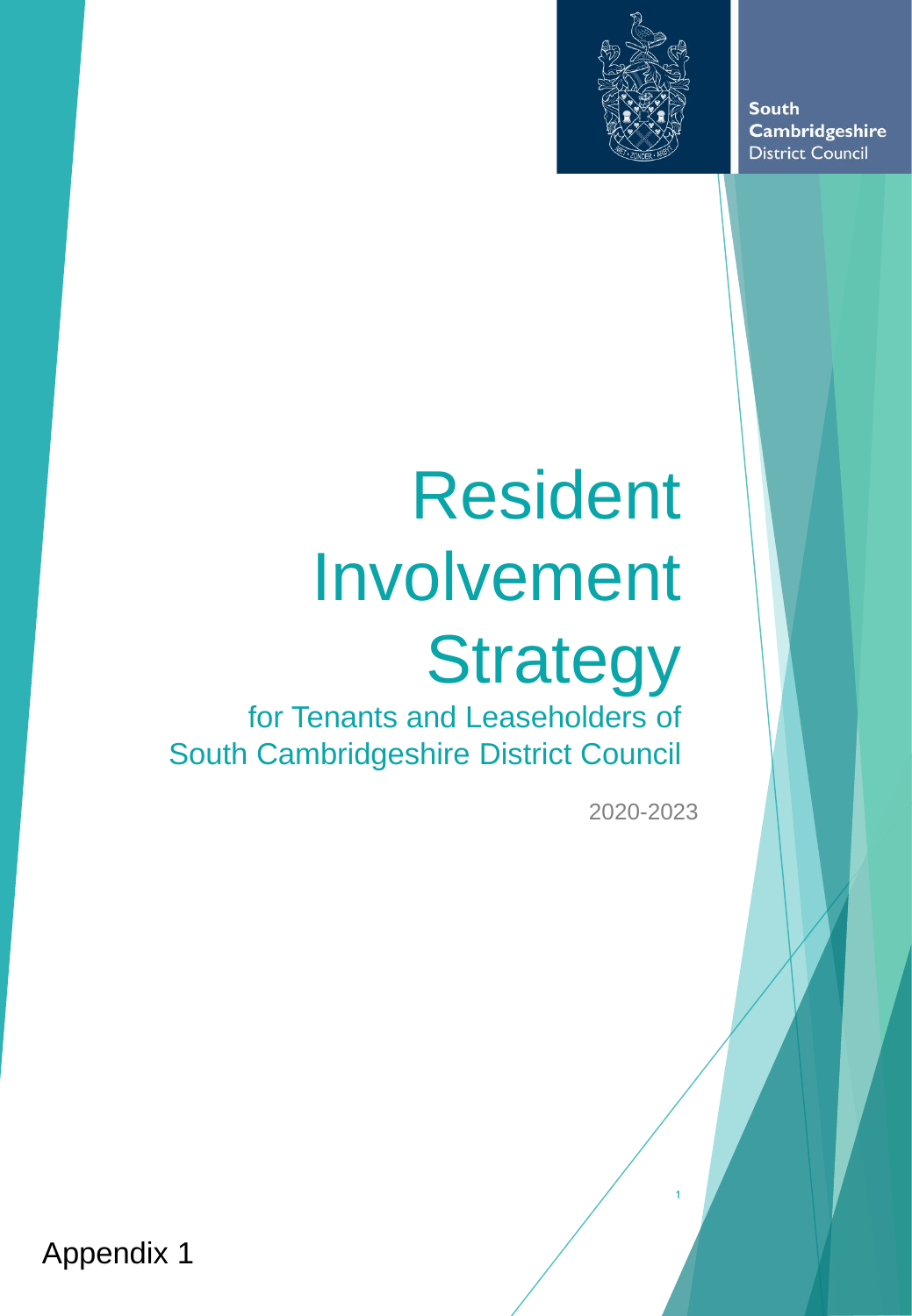# **Contents**

| Introduction                              | 3                        |
|-------------------------------------------|--------------------------|
| <b>Vision and Values</b>                  | $\overline{\mathcal{A}}$ |
| <b>Objectives</b>                         | $4 - 5$                  |
| <b>Regulatory Requirements</b>            | 5                        |
| <b>Consumer Standards</b>                 | 6                        |
| <b>Social Housing Green Paper</b>         | $\overline{7}$           |
| Review of existing tenant engagement      | 8                        |
| <b>Tenant Engagement Framework</b>        | 9                        |
| <b>The Housing Engagement Board (HEB)</b> | 10                       |
| <b>Area Housing Forums</b>                | 11                       |
| Groups                                    | $11 - 12$                |
| The new framework structure               | 12                       |
| <b>Tenant communication</b>               | $13 - 14$                |
| <b>New communication channels</b>         | 14                       |
| <b>Tenant Programmes</b>                  | 15                       |
| <b>Accountability</b>                     | 15                       |
| <b>Resources</b>                          | 16                       |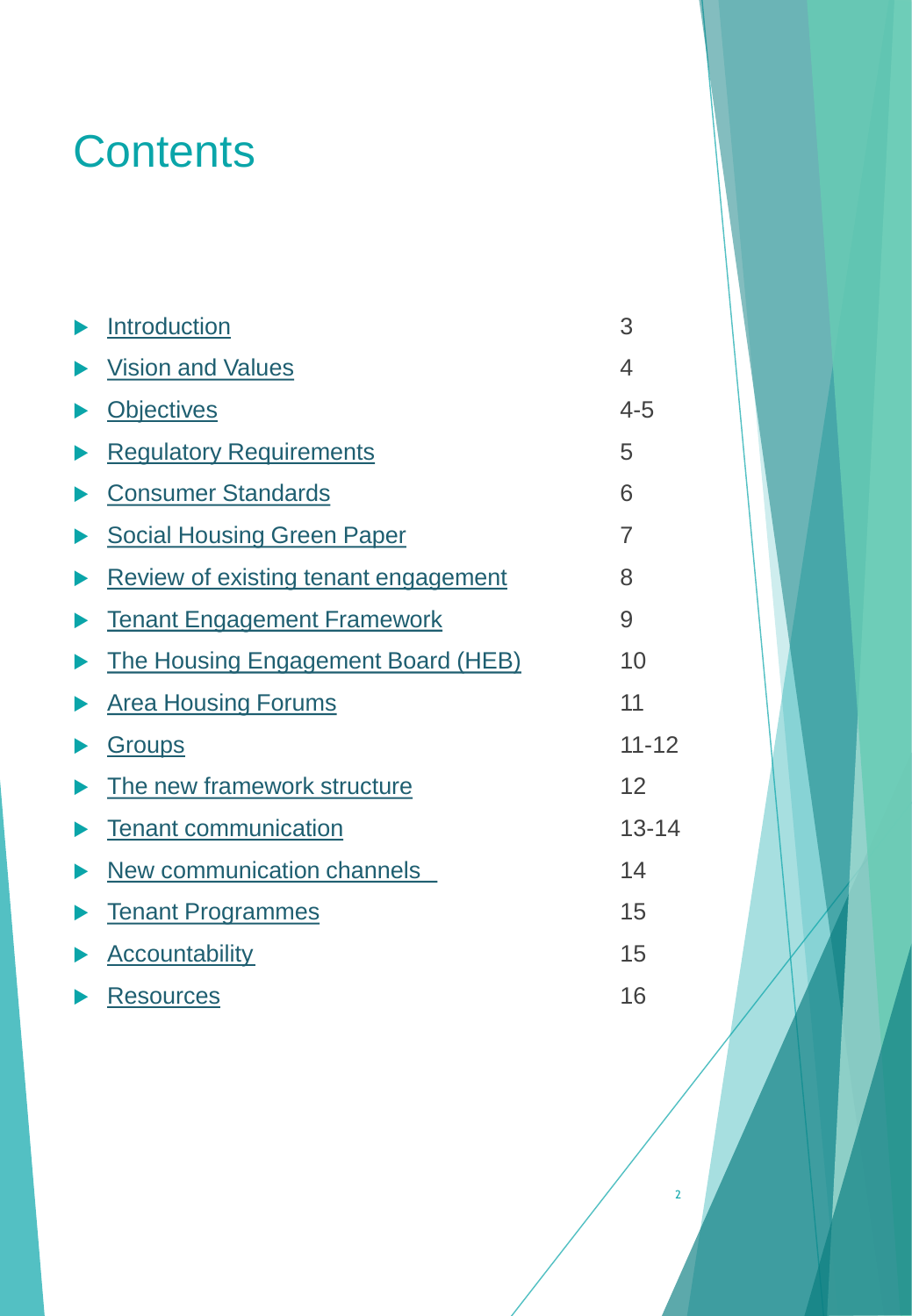# <span id="page-2-0"></span>Introduction



 The purpose of the Council's Resident Involvement Strategy is to set out the Council's determination to provide opportunities for those tenants (including leaseholders) living in Council homes to fully participate in the development and improvement of their housing service.



 This Strategy sets out a new framework that provides the means and methods for tenants to more tenants to be engaged through better communications and providing a variety of opportunities that allow tenants to participate either a little or a lot. have meaningful engagement. It encourages



 The outcome of implementing this Strategy will be a better informed, empowered tenant community. It promotes a relationship of trust and cooperation between South Cambridgeshire District Council (SCDC) and their tenants.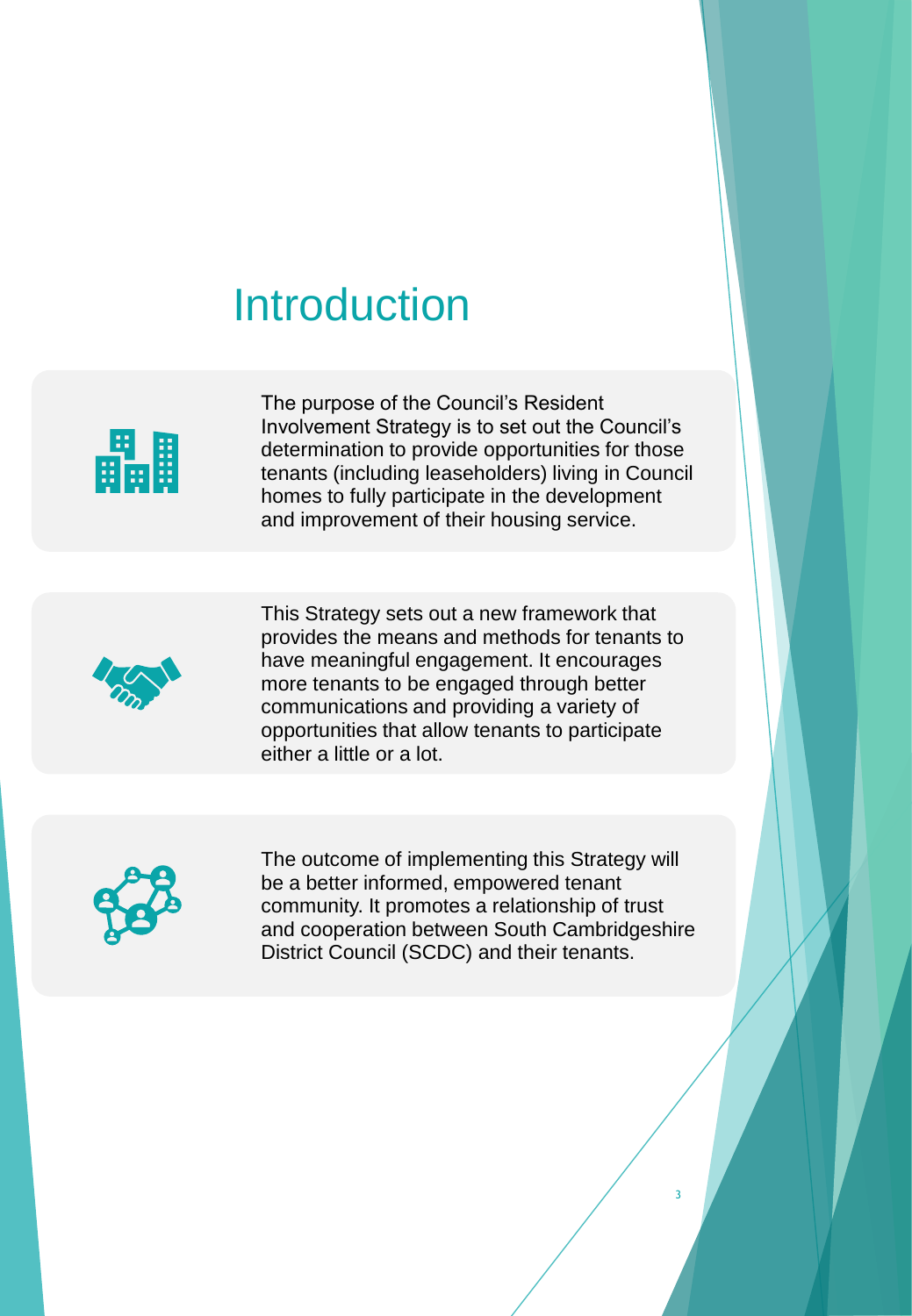### <span id="page-3-0"></span>Vision and Values

 The Resident Involvement Strategy supports a partnership between SCDC and their tenants. It provides tenants meaningful engagement, influence and scrutiny in housing services responsive housing service that reflects SCDC's business plan – to deliver a caring, affordable and environmentally responsible decisions. Tenants have a key role in helping SCDC deliver a housing service for current and future tenants.

#### **SCDC Corporate Values:**

- A modern and caring council
- Housing that is truly affordable
- Being green to our core
- Growing local business and economies

## **Objectives**

 The Resident Involvement Objectives reflect the need to provide the means and methods of delivering effective, meaningful and opportunity to influence and scrutinise the housing service. This deliver an exceptional housing service. collaborative tenant engagement. It provides tenants with the involvement should result in tenants and SCDC working together to

- 1. Develop a collaborative tenant engagement programme between SCDC and their tenants and leaseholders.
- 2. Establish and support a tenant engagement framework that Support the new framework by recruiting and building the skills and capacity of involved tenants. delivers tenant involvement, influence and scrutiny opportunities.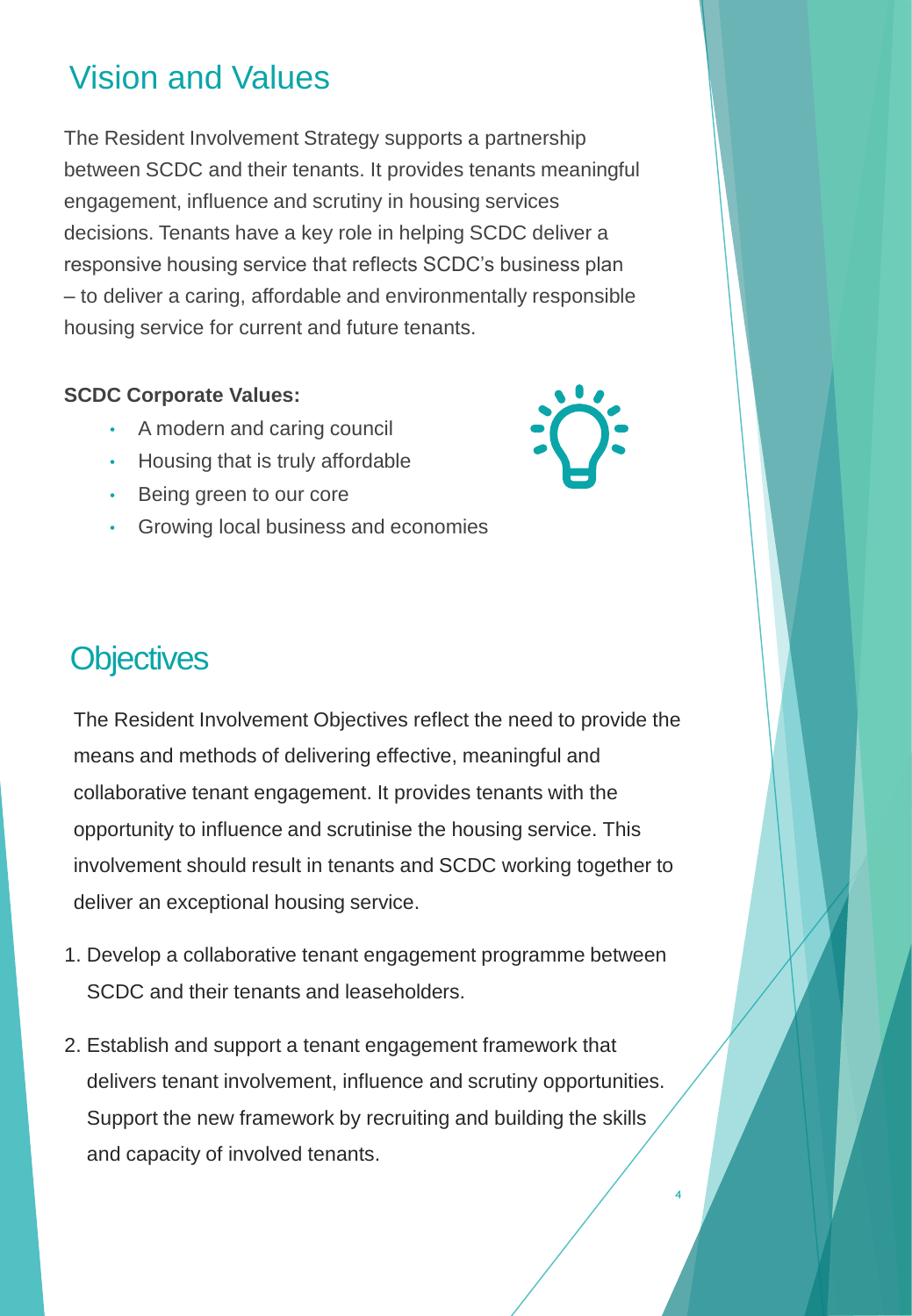## Objectives (cont.)

- 3. Create multiple communication channels between SCDC and their tenants.
- community cohesion, resident wellbeing and reduce stigma 4. Design campaigns that promote environmental engagement, associated with social housing.
- reviewed regularly with tenants. 5. Tenant involvement is planned, resourced, monitored and

#### Regulatory Requirements

 The Resident Involvement Strategy has been developed in accordance with the current regulatory requirements (October 2018) which are governed by The Regulator of Social Housing.

 social housing to promote a viable, efficient and well-governed social housing sector able to deliver homes that meet a range of needs. The Regulator of Social Housing regulates registered providers of Regulations cover economic and consumer standards.

 The economic standards do not apply to local authorities because these are regulated by central government.

 The consumer standard applies to both local authorities and registered providers of social housing, such as housing associations. The aim of the consumer standard is to support the provision of social housing, to ensure that it is well-managed and of appropriate quality.

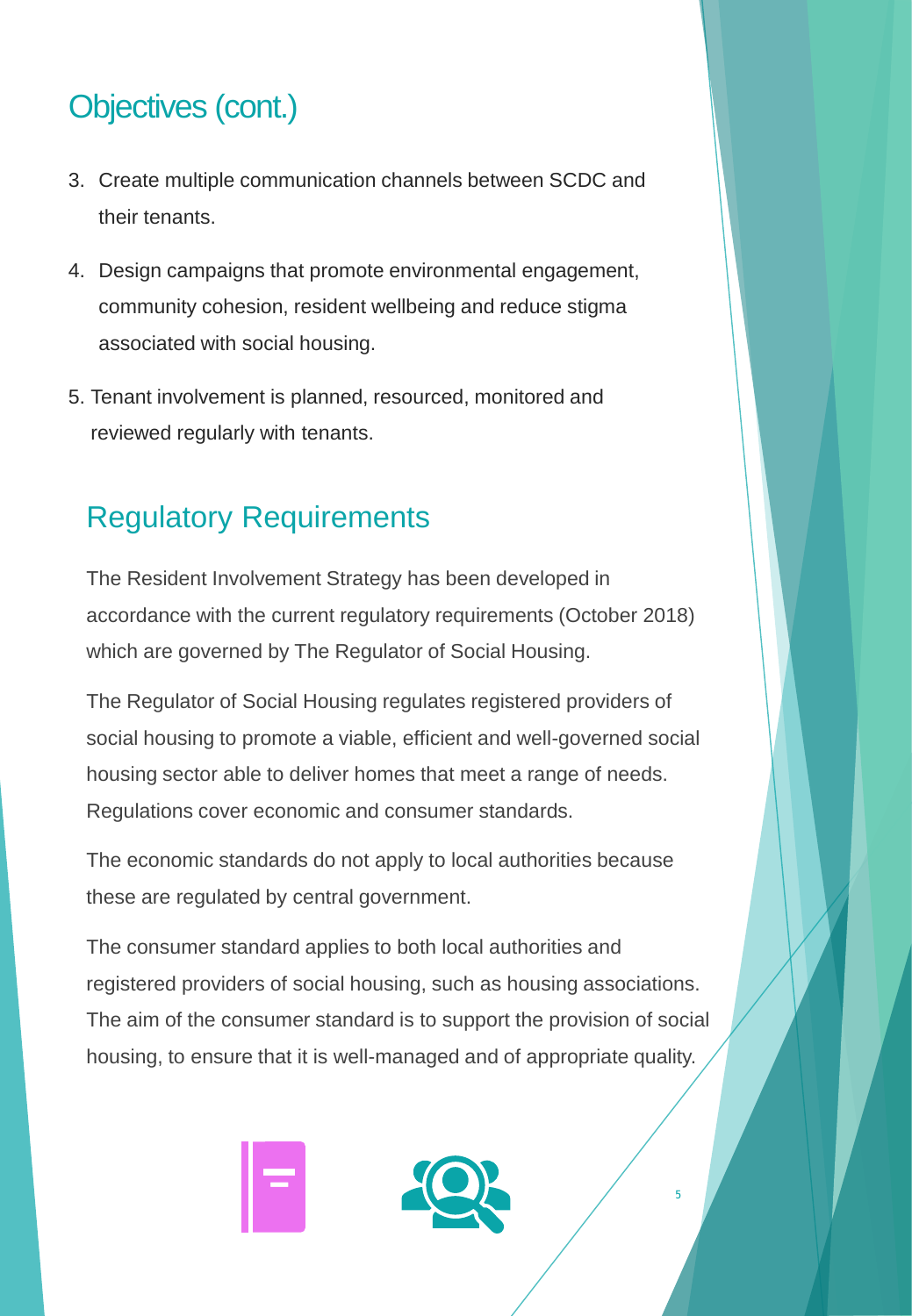#### <span id="page-5-0"></span>Consumer Standards

The four consumer standards are:

#### **Tenant Involvement and Empowerment Standard**

 to ensure that tenants of social housing have the opportunity to be involved in its management and hold their landlords to account.

#### **Home Standard**

 to support the provision of well-managed and appropriate quality housing.

#### **Tenancy Standard**

 housing have an appropriate degree of choice and to ensure that actual or potential tenants of social protection.

#### **Neighbourhood and Community Standard**

 to encourage social housing providers to contribute to the environmental, social and economic well-being of the areas in which the housing is situated.





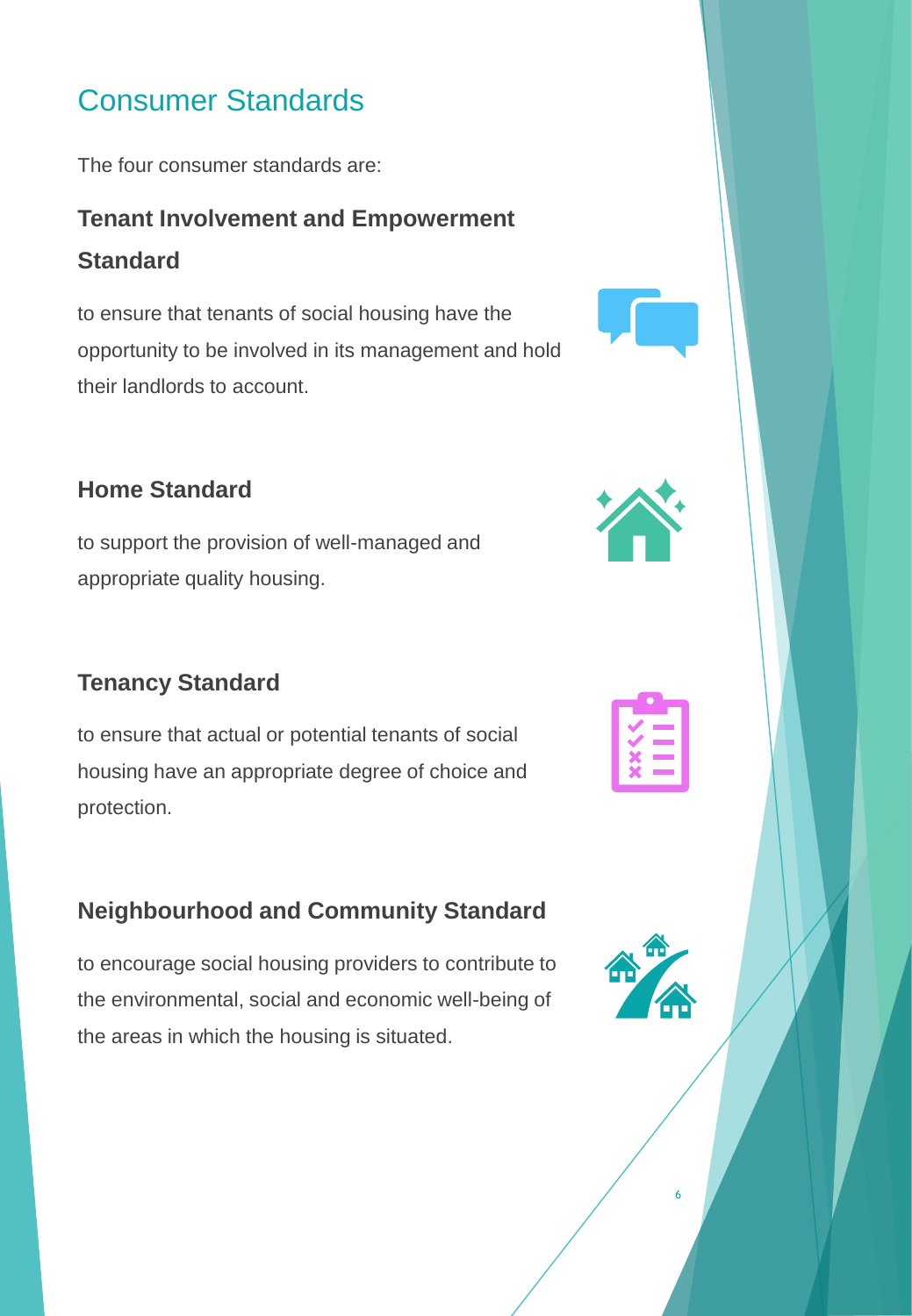#### <span id="page-6-0"></span>Social Housing Green Paper

 Following the Grenfell Tower tragedy there has been a greater focus on the need for social housing providers to give tenants the means to have their priorities and concerns heard. The government green paper emphasised that social landlords must provide an opportunity to have meaningful engagement and influence in housing issues that impact directly on their tenants.

 to giving tenants a greater voice and influence in the services The Resident Involvement Strategy sets out SCDC's approach they deliver. This Strategy reflects SCDC's mission to:



 Provide the methods and means for tenants to engage, influence and scrutinise housing decisions.



 and share their views by creating user friendly Make it easy for tenants to access information communication channels.



 that the interests of the whole community are Promote higher levels of engagement so that more people become involved tenants and represented.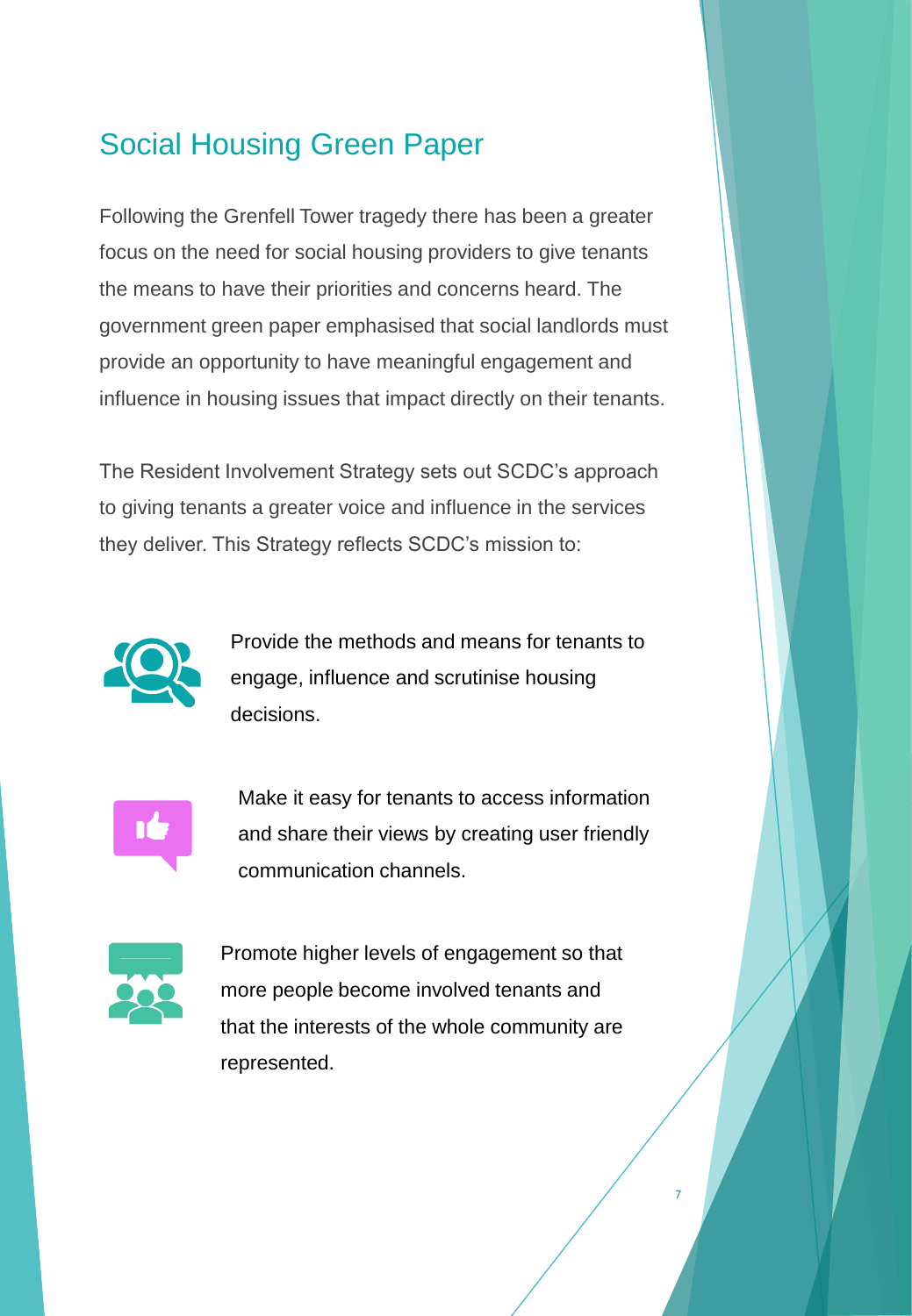#### <span id="page-7-0"></span>Review of existing tenant engagement

 once every three years on the best way of involving tenants in the governance and scrutiny of the organisation's housing The Tenant Involvement and Empowerment Standard specifies that social housing providers shall consult tenants at least management service.

 SCDC conducted a review in 2019/20 in consultation with tenants. It reviewed best practice and other tenant involvement programmes. One of the key issues identified was that the existing Tenant Participation Group were not having council members or the housing service. substantive engagement with decision makers either with

 The outcome of that review was to recommend a new framework for tenant and leaseholder involvement. The new framework has been incorporated in the Resident Involvement Strategy. It provides the direct link to decision makers within the Council and housing. It is more inclusive, providing better access to meetings locally (when allowed), a variety of methods to access information and a range of opportunities to work with other tenants to effect housing services direction and delivery.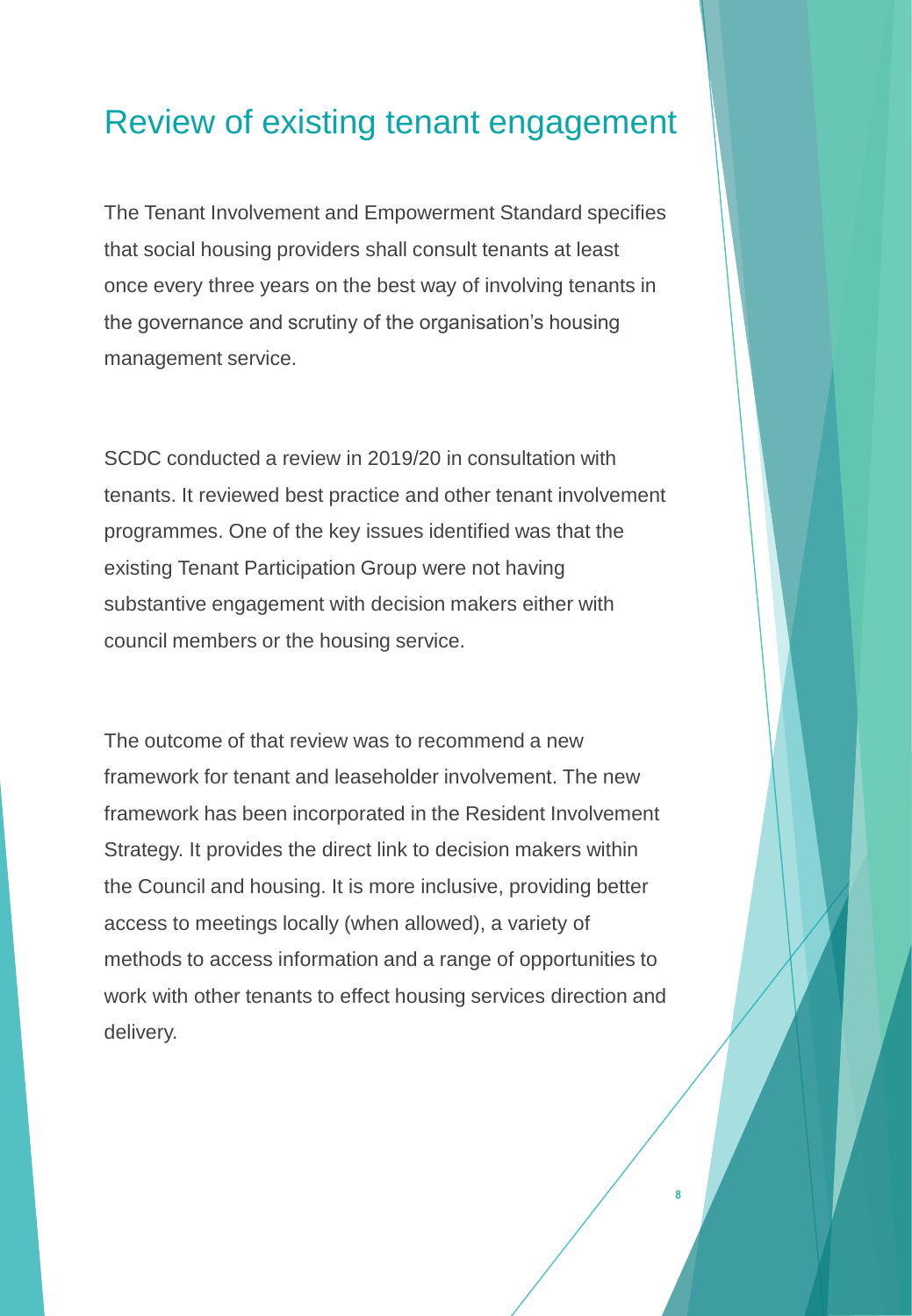#### <span id="page-8-0"></span>New Tenant Engagement Framework



- tenants, council members and housing officers to have inform, discuss, scrutinise and debate issues that impact on tenants through the implementation of a new Housing Engagement Board (HEB) and Area Housing Forums (AHF). The Tenant Engagement Framework provides a means for meaningful engagement. It creates formal methods to engage,
- social media. The Tenant Engagement Framework offers different levels of engagement and opportunities. Tenant engagement also includes informal engagement through customer contact and
- Delivering tenant engagement requires a variety of access information in a timely manner. Digital communication channels are a key method of communication in line with the  $\frac{1}{9}$  Council's overall communication strategy for its residents. communication channels that makes it easier for tenants to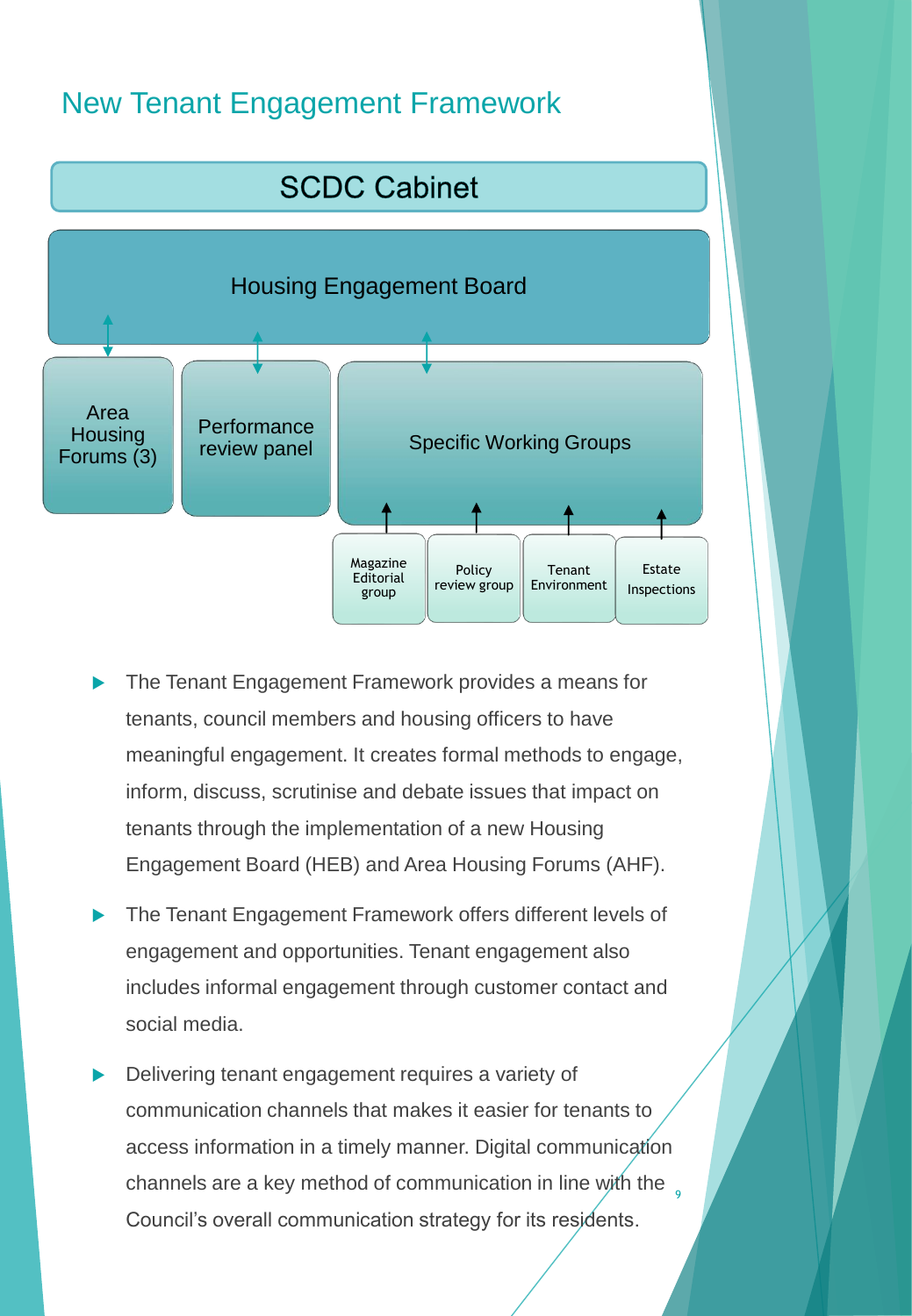#### <span id="page-9-0"></span>The Housing Engagement Board (HEB)

 The Housing Engagement Board (HEB) consists of three council members including the Lead Member for Housing, five elected tenant reps and one elected leaseholder rep, and the Head of Housing. The resident involvement team will provide secretariat support. Tenant rep board members are entitled to remuneration of up to £400 a year and are expected to meet the criteria set within the terms of reference for the Board. Elections to the Board are held every four years. The HEB meets four times a year.



 It provides a forum to consult and scrutinise on new policy or major revisions to policy; to monitor performance on key areas; to receive presentations on topics of interest, request more in depth work on an area for example through a working group; and receive feedback in the form of minutes from forums and other working groups (see overleaf).

 It provides a platform to engage with and consult with tenant and leaseholder representatives at a strategic level, and for those views to feed into the decision-making process in line with the Council's  $\overline{\phantom{a}}$  constitution, i.e. by Head of Housing, Lead Member for Housing or recommendation to Cabinet.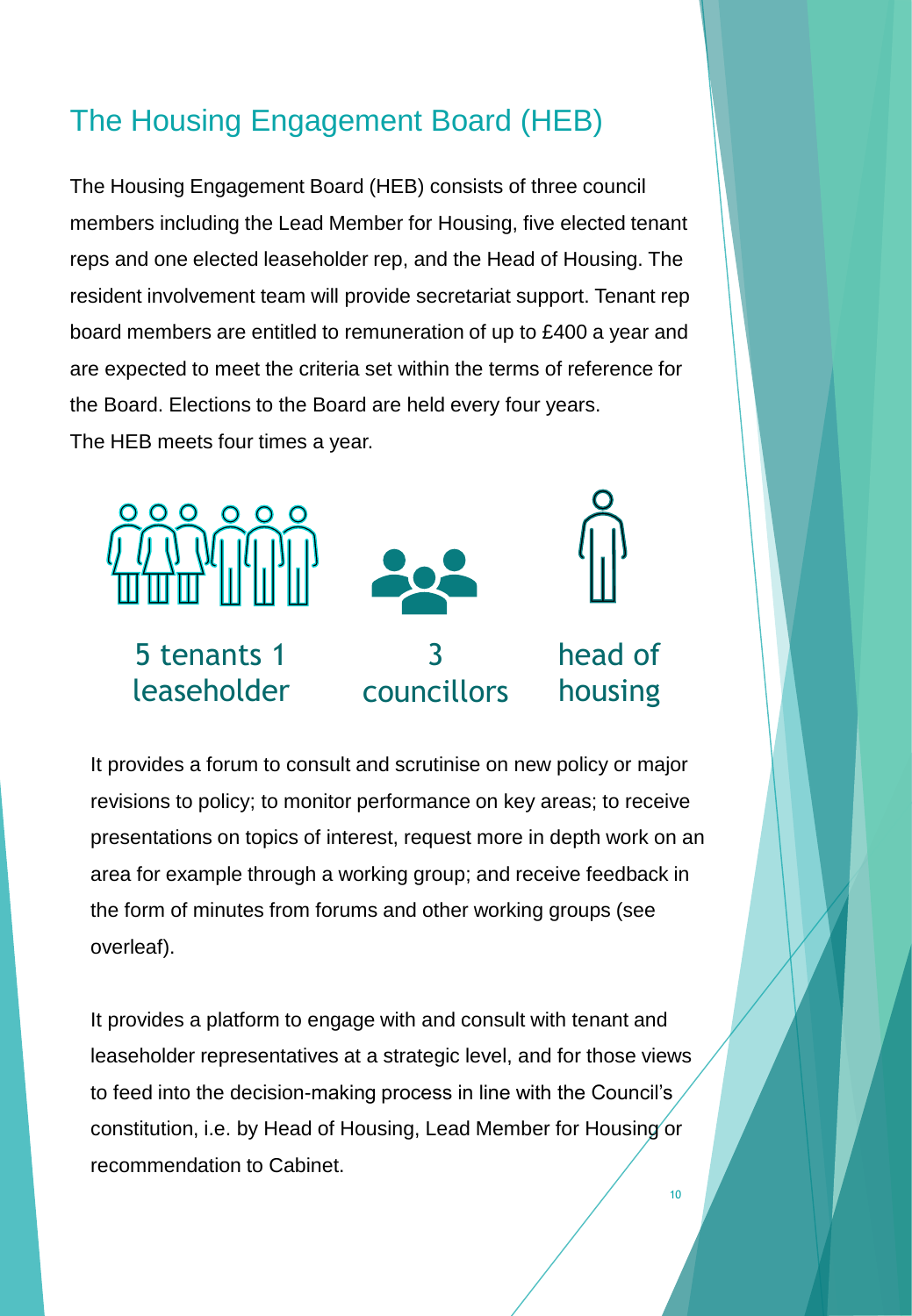#### <span id="page-10-0"></span>Area Housing Forums

 There are also three Area-based Housing Forums that sit under the HEB which focus on local issues, using different formats to engage with local tenant and leaseholder interests. The Area Housing Forums are open to any tenant or leaseholder. They provide an opportunity to distribute information, lead specific topic or workshop discussions and answer general questions.

 The forums are held quarterly. Issues raised will be taken away to be resolved or progressed to the strategic concern. Elected Housing Engagement Board representatives are expected to chair each of the Area Forums. Housing Engagement Board if they are broader or of



North Area GAMLINGA LINTON HORSEHEATH East Area 11 West Area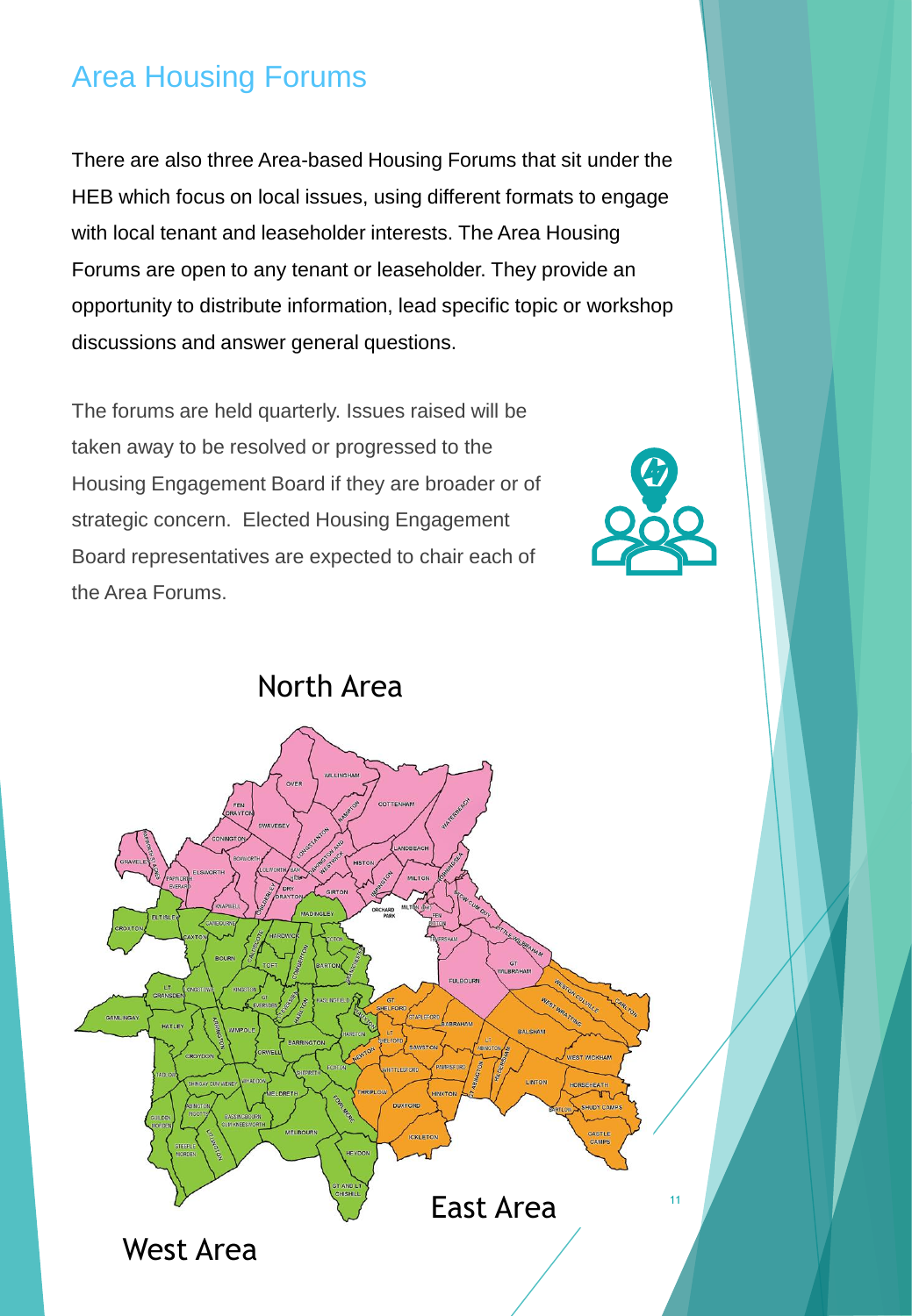#### <span id="page-11-0"></span>**Groups**

 The new framework includes a Performance Review Panel that sits underneath the HEB, whose role is to monitor performance made up of tenants, staff and the Lead Member for Housing and will meet quarterly to review repairs, landscaping, heating of our main contractors. The Performance Review Panel is and gas performance, future plans and service issues.

 Specific working groups will also be established that allow tenants to contribute with less commitment focusing on topics with the option to add new ones in response to tenant priorities that appeal to them. These groups cover subjects such as policy review, magazine editorial and environmental projects, and interest.

 Tenant Estate Inspections are done in conjunction with housing officers, trained tenant inspectors and local tenants. Each new financial year a calendar with details of estate inspections, date and time for the next 12 months is produced. Estate inspections are promoted using social media, newsletters and by the building relationships with the local community, gaining their feedback and to monitor the condition of estates. housing officers. Estate inspections are a valuable activity in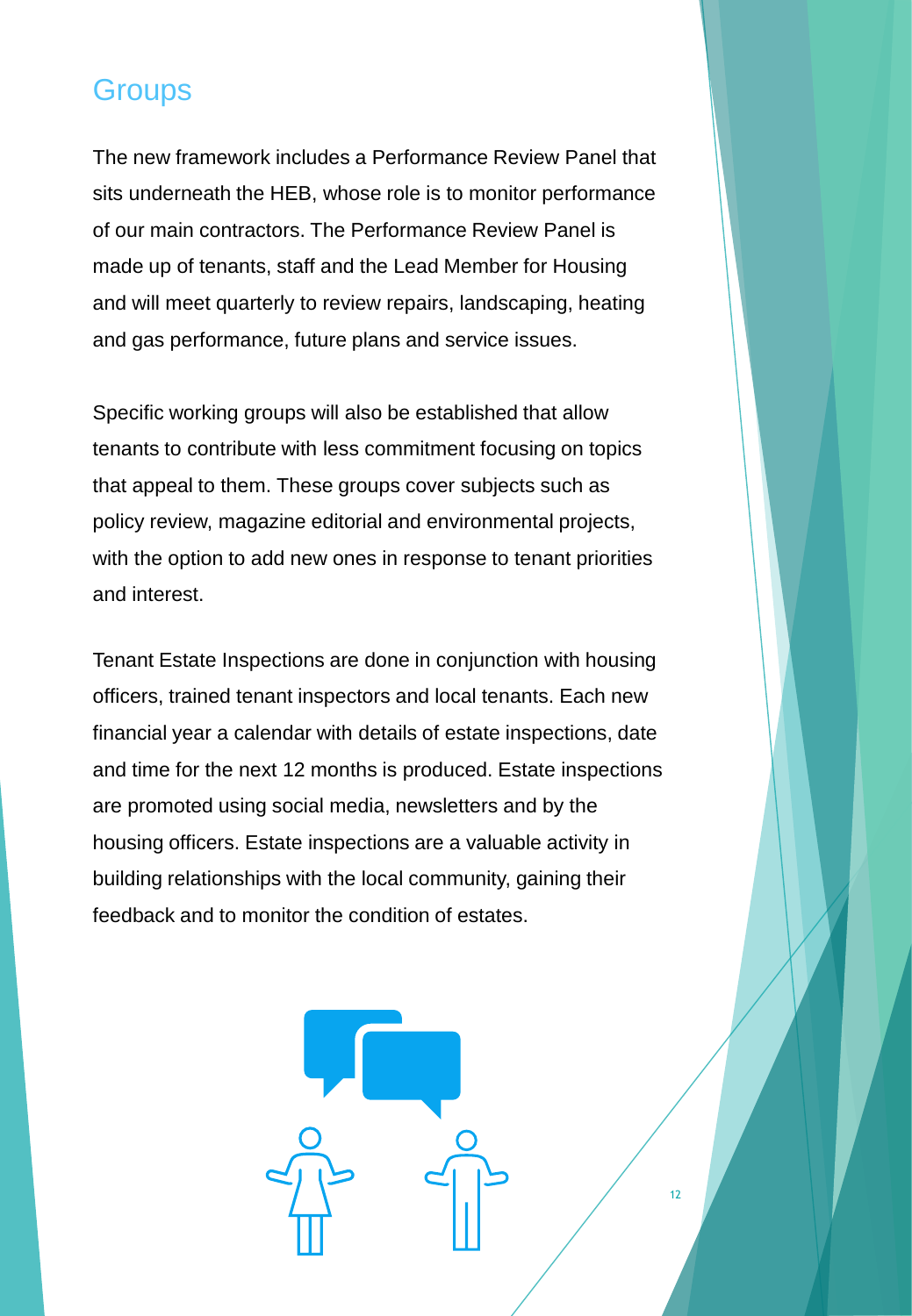# <span id="page-12-0"></span>Tenant Communication

 communication between the Council and their tenants. Good communication relies on understanding tenant priorities, staff engagement, multiple communication channels and monitoring. The benefit to the tenants and the Council is being able to build a for money housing service. A successful tenant involvement programme requires good productive, positive working relationship that delivers a better, value

The tenant communications' objective is to enable tenants to:





Easily find Have access to Easily find<br>the latest information<br>news, events regarding housing<br>and meetings services



views and be consulted on

 To achieve these objectives, the Council uses multiple communication channels:

 publication that is delivered to every tenant and Tenant and leaseholder magazine. This is a printed leaseholder.



 assist them in the process improving quality and consistency of the newsletters. Estate officers produce newsletters for sheltered housing schemes. The resident involvement team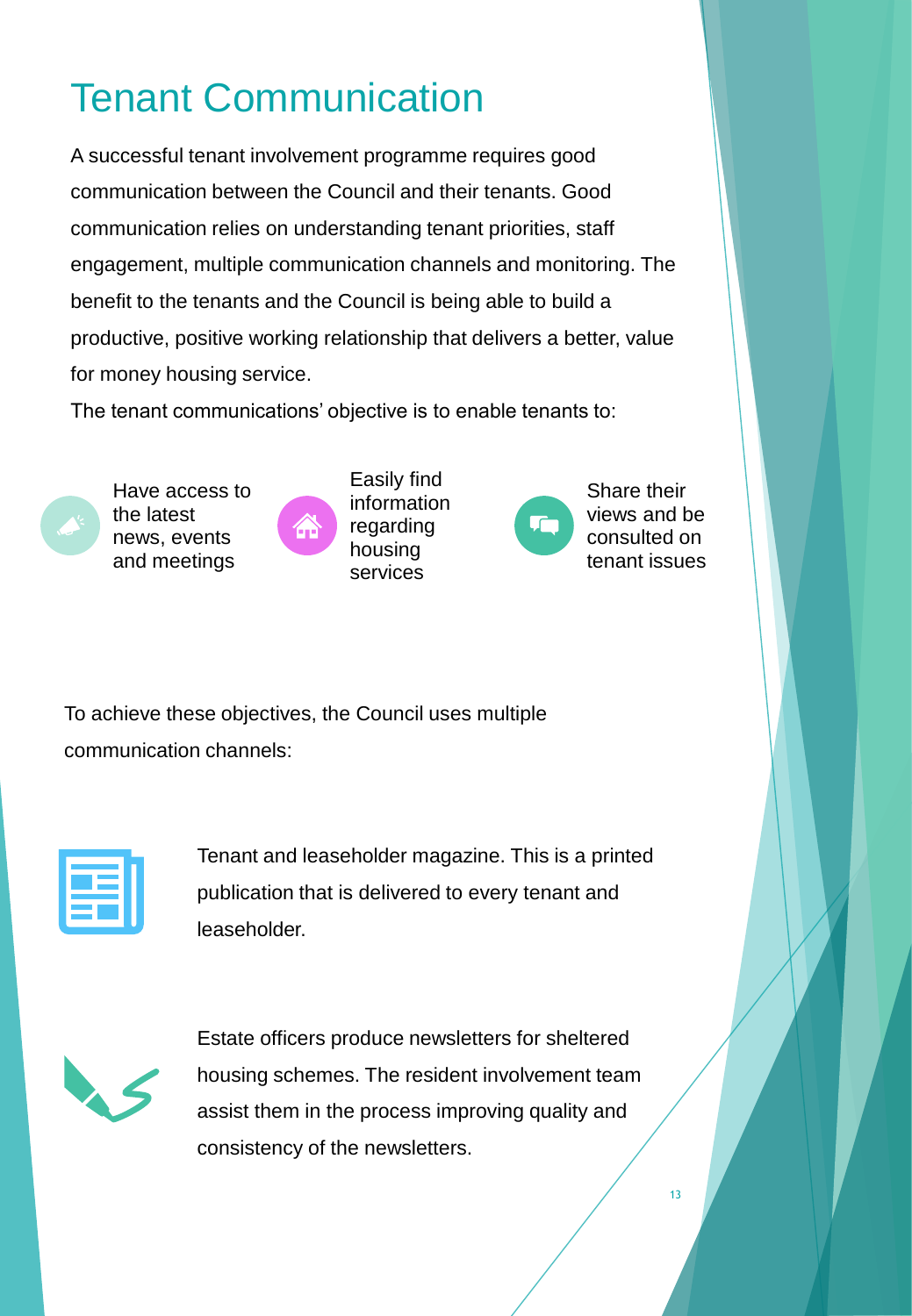<span id="page-13-0"></span>

 The SCDC website has a housing section which is being developed further to include additional features to improve communications.



 such as making more use of the rent statements to communicate to all tenants, after service surveys and improving one to one contact with the repairs team, Other forms of tenant contact are also being explored, housing officers and contact centre.



 Meetings and groups provide valuable person to person contact with tenants. The opportunity to talk to someone about concerns, grievances or ideas is important to tenants.

# New Communication channels

 Digital technology is key to increasing contact, provide information and to gain feedback. Digital tools that are available include:

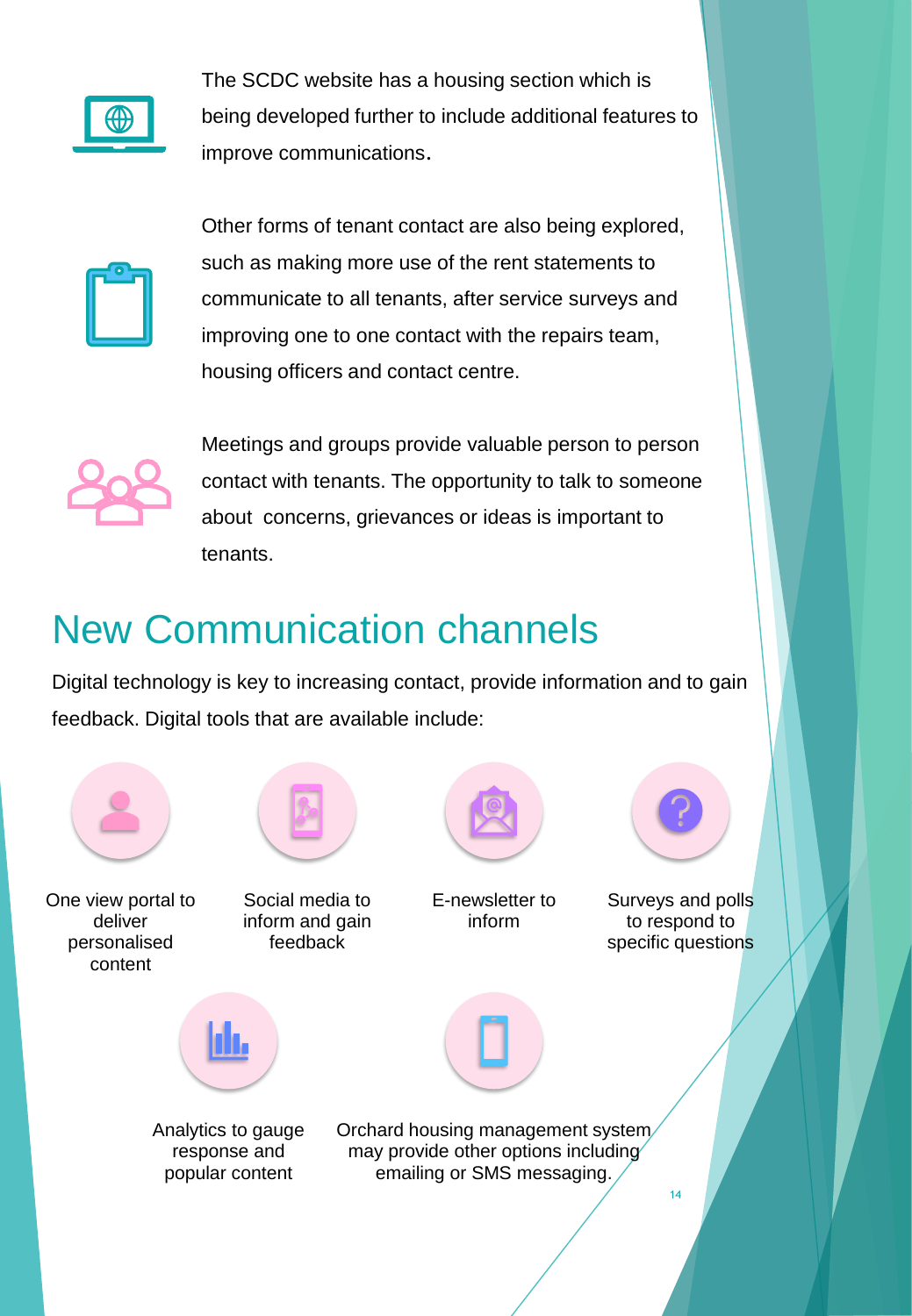# <span id="page-14-0"></span>Tenant programmes

- Supporting the SCDC priorities of a caring council, the Resident Involvement Strategy uses programmes to promote information on environmental and economic issues, community cohesion and resident wellbeing.
- **Community Gardens is a new initiative to bring local tenants together to**  create outdoor space that will promote the Council's "Green to our Core" value. The Community Gardens initiative will not only help to improve the tenants' local environment, the Council's land but will also bring tenants a healthy activity. together socially which will help to tackle loneliness as well as promoting
- **The resident involvement team works to promote tenant, community and**  promoting the work undertaken by the sustainable communities and the individual wellbeing. The service is cross-cutting throughout the Council, environmental teams that benefits our tenants.

## **Accountability**

 The new framework will be reviewed in 12 months by Tenant Engagement Board and the council's scrutiny committee.

 The resident involvement team provides an annual report to tenant and leaseholders regarding how the housing revenue account money is spent. There are numerous opportunities to provide more regular information to tenants. This includes:





SCDC has taken in indicators. complaints or involved tenant Give tenants You said, we did' – Minutes of<br>
Figular updates on the publish actions the meetings regular updates on publish actions meetings –<br>housing services SCDC has taken in publish and<br>and key response to tenant promote outcome<br>performance requests, and actions from ideas.



meetings.